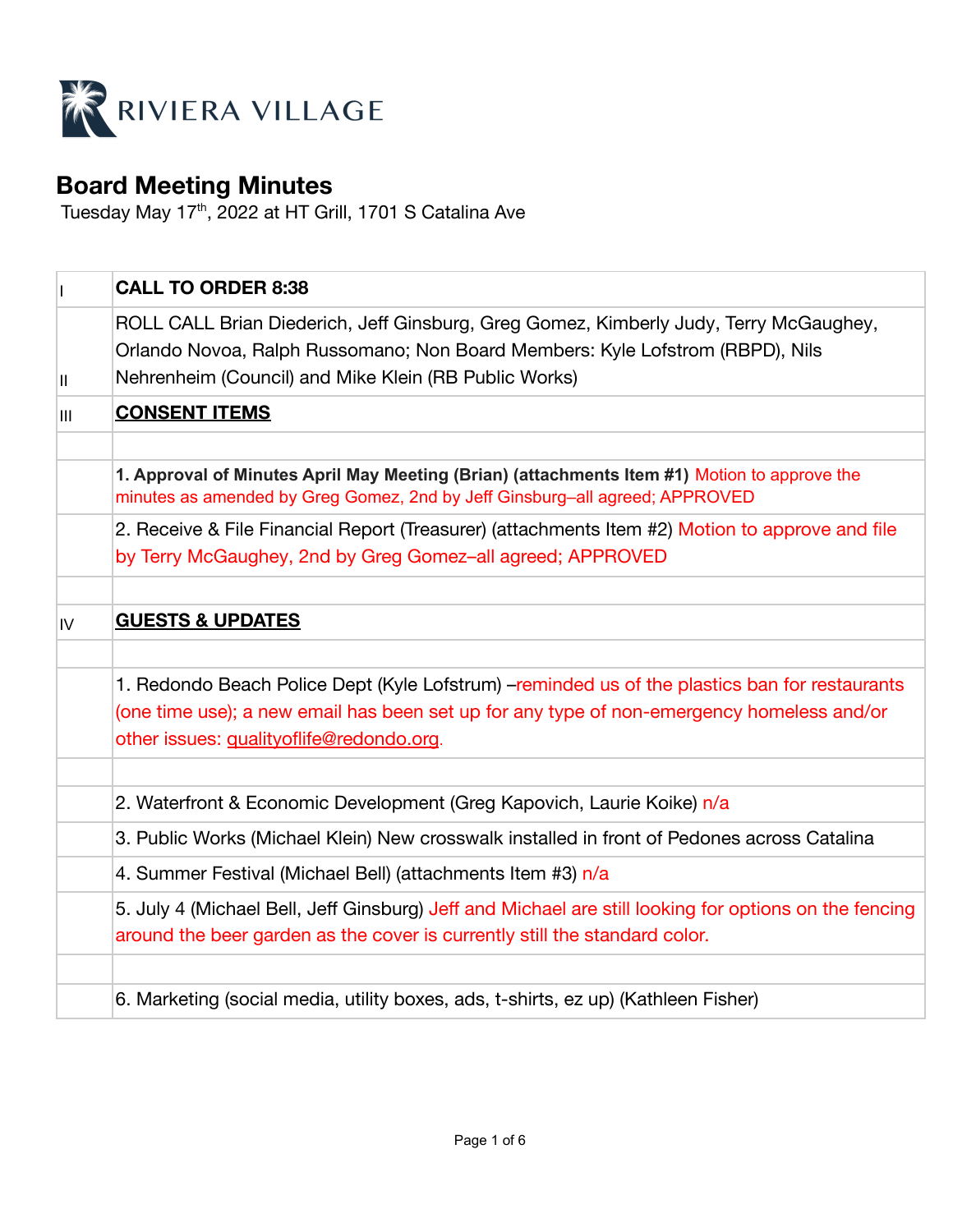| SOCIAL AD SPEND APRIL 2022: \$823.75<br>Ads running on Facebook "shop, dine, relax" and Farmers market; plus Google ad words (currently 39.5K<br>impressions, 651 clicks)<br>Facebook 38 new follows, up 5.8% YTD   Instagram 206 new follows, up 28% YTD<br>In addition to marketing updates:<br>1) Riviera Village branded T-shirts/tanks to design, manufacture and sell at the Summer Festival.<br>Designs and budget presented of \$2500-\$3500. Board advised Kathleen to choose two designs and<br>proceed. |                                                                                                                                                                                |  |  |  |  |  |
|--------------------------------------------------------------------------------------------------------------------------------------------------------------------------------------------------------------------------------------------------------------------------------------------------------------------------------------------------------------------------------------------------------------------------------------------------------------------------------------------------------------------|--------------------------------------------------------------------------------------------------------------------------------------------------------------------------------|--|--|--|--|--|
|                                                                                                                                                                                                                                                                                                                                                                                                                                                                                                                    | 7. Farmers Market Financial Report (Lynda Habash) n/a                                                                                                                          |  |  |  |  |  |
|                                                                                                                                                                                                                                                                                                                                                                                                                                                                                                                    | 8. Recovery Committee & Parklet Enforcement (Cris Bennett) n/a                                                                                                                 |  |  |  |  |  |
|                                                                                                                                                                                                                                                                                                                                                                                                                                                                                                                    | 9. Events Director (Kim Judy)                                                                                                                                                  |  |  |  |  |  |
|                                                                                                                                                                                                                                                                                                                                                                                                                                                                                                                    | a. Next Mixer – July at TBD 7/20/2022 6-8PM Kim will email the restaurants to see if any new<br>ones are interested                                                            |  |  |  |  |  |
|                                                                                                                                                                                                                                                                                                                                                                                                                                                                                                                    | b. Together for Ukraine 5/28/22                                                                                                                                                |  |  |  |  |  |
|                                                                                                                                                                                                                                                                                                                                                                                                                                                                                                                    | c. 2022 Holiday Stroll site plan Lynda/Kim are currently working on this with the vendors                                                                                      |  |  |  |  |  |
|                                                                                                                                                                                                                                                                                                                                                                                                                                                                                                                    | <b>DISCUSSION &amp; VOTING ITEMS</b>                                                                                                                                           |  |  |  |  |  |
| IV.                                                                                                                                                                                                                                                                                                                                                                                                                                                                                                                |                                                                                                                                                                                |  |  |  |  |  |
|                                                                                                                                                                                                                                                                                                                                                                                                                                                                                                                    | 1. Lamppost Banners "Shop, Dine Relax" (Jeff Ginsburg) (attachments Item #4)                                                                                                   |  |  |  |  |  |
|                                                                                                                                                                                                                                                                                                                                                                                                                                                                                                                    | a. Print replacement banners Motion to approve an amount up to \$6,500 to spend on<br>replacement banners by Ralph Russomano, 2nd by Jeff Ginsburg-all agreed; APPROVED        |  |  |  |  |  |
|                                                                                                                                                                                                                                                                                                                                                                                                                                                                                                                    | b. Add RVA banners on Esplanade n/a                                                                                                                                            |  |  |  |  |  |
|                                                                                                                                                                                                                                                                                                                                                                                                                                                                                                                    | 2. Temporary Parklets Program (Ralph Russomano)                                                                                                                                |  |  |  |  |  |
|                                                                                                                                                                                                                                                                                                                                                                                                                                                                                                                    | a. Pest control; schedule, expense (attachments Item #5) Motion to approve up to \$1,740 per month for<br>Pest Control by Brian Diederich, Greg Gomez 2nd-all agreed; APPROVED |  |  |  |  |  |
|                                                                                                                                                                                                                                                                                                                                                                                                                                                                                                                    | 3. RVA Board 2022-2023 Elections                                                                                                                                               |  |  |  |  |  |
|                                                                                                                                                                                                                                                                                                                                                                                                                                                                                                                    | a. Count Ballots at today's meeting; confirm 2022-2023 RVA Board of Directors                                                                                                  |  |  |  |  |  |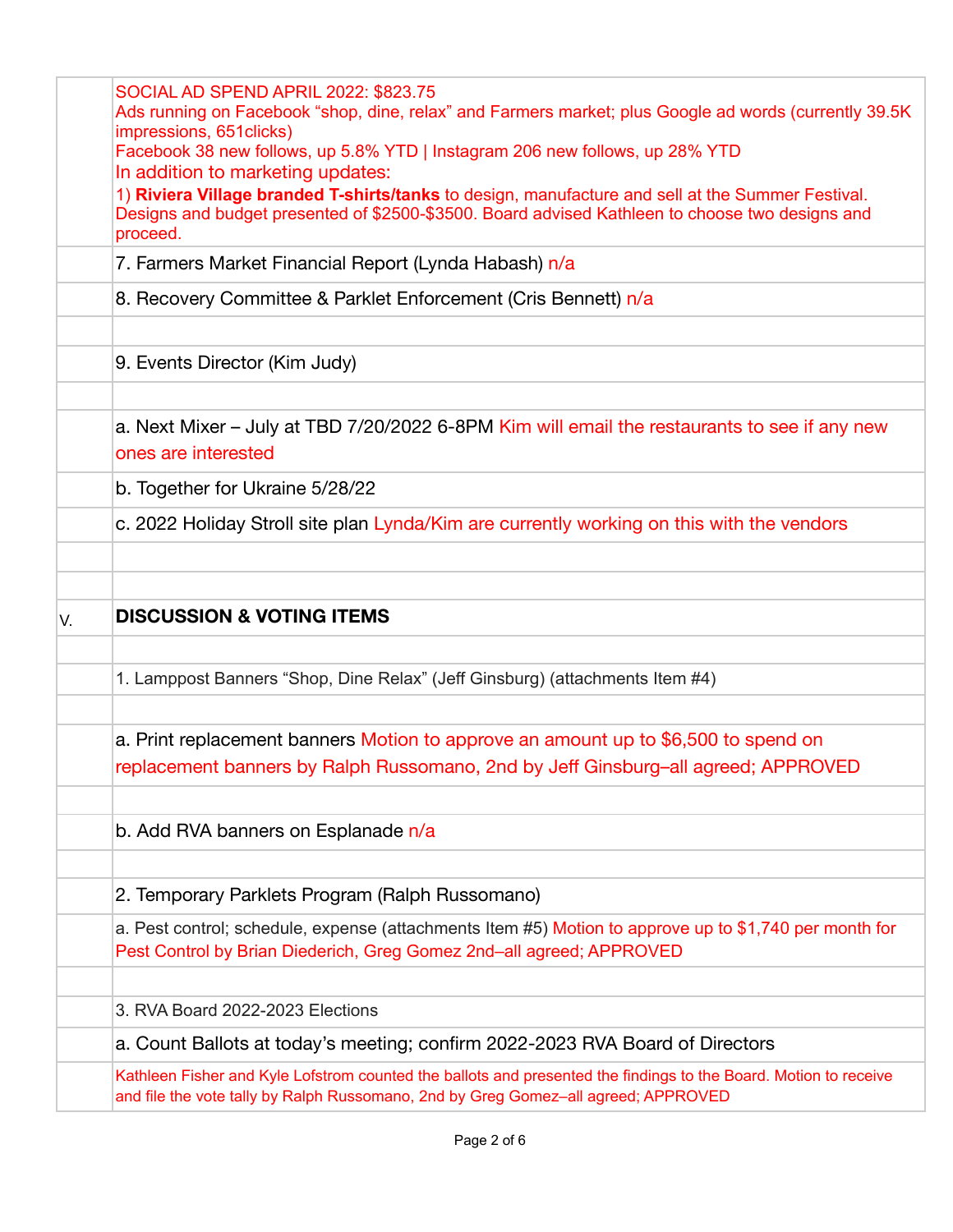|       | The top 11 vote tally members are (in no particular order): Allen Sanford, Brian Diederich, Brian Poage, Cris Bennett,<br>Greg Gomez, Jeff Ginsburg, Kimberly Judy, Orlando Novoa, Pam Punzalan, Ralph Russomano, Terry McGaughey         |
|-------|-------------------------------------------------------------------------------------------------------------------------------------------------------------------------------------------------------------------------------------------|
| VI.   | <b>ONGOING ITEMS</b>                                                                                                                                                                                                                      |
|       |                                                                                                                                                                                                                                           |
|       | 1. Temporary Parklets: estimates for refresh, 10% late payment fees (Cris Bennett)                                                                                                                                                        |
|       | 2. Permanent Parklets (Allen Sanford)                                                                                                                                                                                                     |
|       | 3. Retractable Bollards Update (Allen)                                                                                                                                                                                                    |
|       | 4. Utility Boxes Art Wraps (Kathleen Fisher) (attachments Item #6)                                                                                                                                                                        |
|       | 5. Grant funding: locate and apply for grants. Grant Vantage finds them (free). Sara applies at<br>\$85/hour. (Brian & Kathleen)                                                                                                          |
|       | 6. Common space/mini-park west of Catalina between Catalina Ave and alley; add to permanent<br>parklet plan and vote on all items together (see #6 add Moore plaque to park?)                                                             |
|       | 7. WIFI by Charter/Spectrum (Jeff Ginsburg)                                                                                                                                                                                               |
|       | 8. Morgan Moore Memorial: \$1,125 in prepaid acct. (cannot be categorized as a donation)<br>Accountant recommends spending the money by July 1, 2022 to have it off the books before<br>2021 tax returns are prepared.                    |
|       | Roundabouts beginning at Avenue I & Catalina (Jeff Ginsburg)                                                                                                                                                                              |
|       | 9. Catalina 1-way street running southbound (Jeff Ginsburg)                                                                                                                                                                               |
|       | 10. Overhead Entry Archway/Signage at Elena/Avenue I & Catalina Ave/Palos Verdes Blvd &<br>Esplanade/Avenue I; we received a proposal in 05/2020 from 3Vsigns to do an entry archway<br>152k                                              |
|       | 12. 4th of July (Jeff Ginsburg)                                                                                                                                                                                                           |
|       |                                                                                                                                                                                                                                           |
| VII.  | CITY LEADERSHIP UPDATES (City Council Member Nils Nehrenheim)                                                                                                                                                                             |
|       | Nils obtained \$50,000 in pedestrian safety grants and the money will be used outside Trader Joe's converting it to a<br>one way lane. Also stated there is \$14,000,000 available in the budget this year and urged us for our requests. |
| VIII. | PUBLIC COMMENT (Non-agenda items up to 3 minutes per individual)                                                                                                                                                                          |
|       |                                                                                                                                                                                                                                           |
| IX    | ADJOURNMENT Motion to adjourn at 9:47 by Ralph Russomano, 2nd by Brian Diederich; all<br>agreed-APPROVED                                                                                                                                  |
|       | 1. Next BID meeting schedule (June 21, 2022)                                                                                                                                                                                              |
|       | 2. Any agenda questions or additions, please email coordinator@rivieravillage.net                                                                                                                                                         |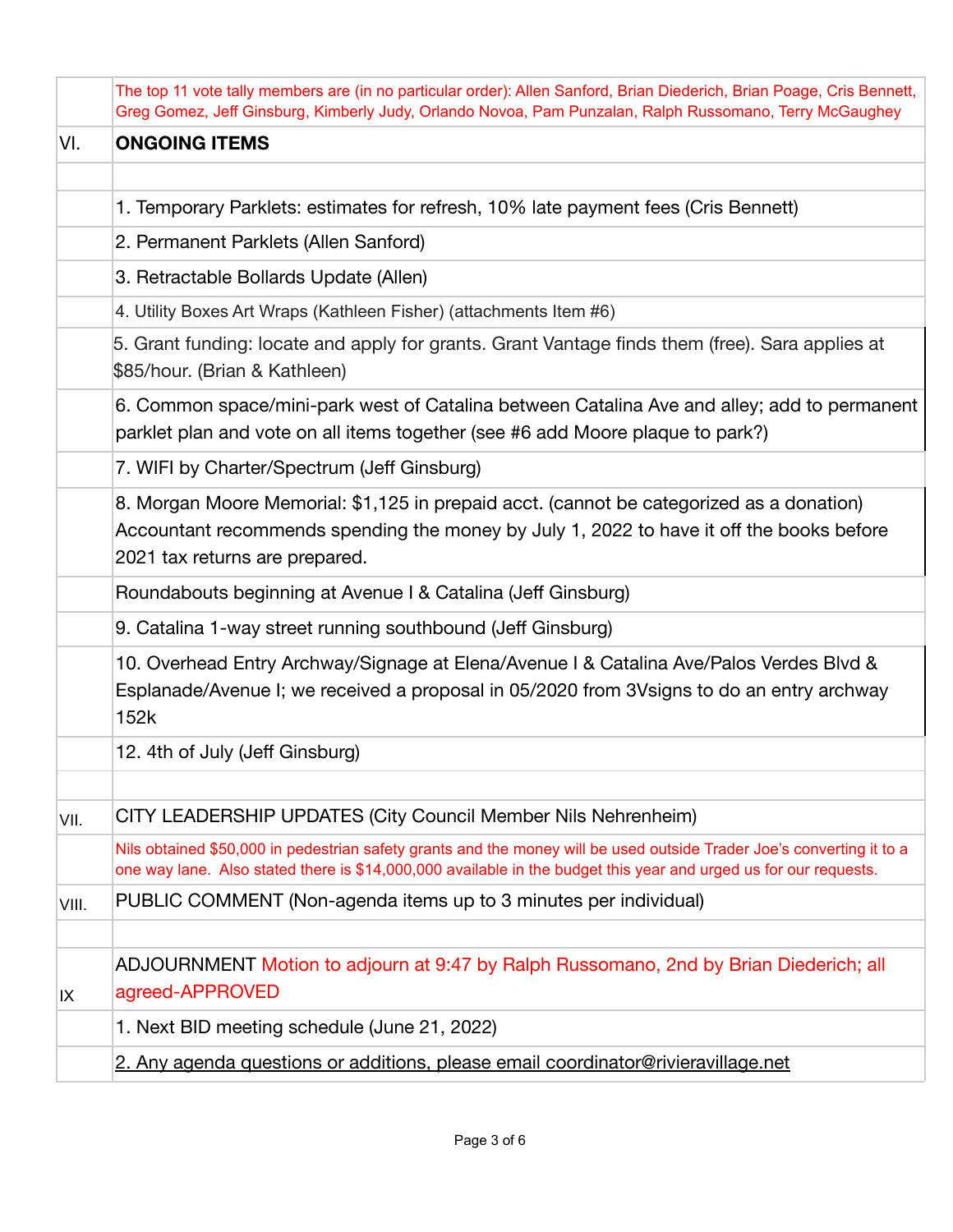## **CURRENT BOARD ROSTER**

| Bennett, Cris    | Good Stuff, 1617 S PCH                      |                       |
|------------------|---------------------------------------------|-----------------------|
| Diederich, Brian | Riviera Funding, 1801 S Catalina Ave Ste201 | Secretary             |
| Ginsburg, Jeff   | Plaza Riviera, 1611 S Catalina Ave Ste115   |                       |
| Gomez, Gregory   | Property Owner, 1830 S Elena                |                       |
| Horrell, Jessica | Horrell Realtors, 1860 S Elena Ave #B       | <b>Vice President</b> |
| Judy, Kimberly   | Card De A, 265 Avenida Del Norte            |                       |
| McGaughey, Terry | McGaughey & Spirito, 116 Avenue I           |                       |
| Novoa, Orlando   | Kalihi, 1815 1/2 S Catalina Ave             |                       |
| Poage, Brian     | The Aloha Bungalow, 1799 S Catalina Ave     |                       |
| Russomano, Ralph | HT Grill, 1845 S Elena Ave Ste300           | Treasurer             |
| Sanford, Allen   | Rockefeller, 1707 S Catalina                | President             |
|                  |                                             |                       |

#### **CURRENT VENDORS**

**Insurance**

Chanell Jones Bichlmeier Insurance Services, Inc. Tel: 310-376-8854 X229 Email: [chanellj@bisins.com](mailto:chanellj@bisins.com) License #OB26427

#### **Legal**

Craig Weinstein LAW OFFICES OF CRAIG D. WEINSTEIN 2381 Rosecrans Avenue, Suite 405 El Segundo, California 90245 (310) 798-4940 Phone

### **Accounting & Bookkeeping**

Sara O'Conlon (Accountant) sara3trees@gmail.com (805) - 620-7509

### **Parklet Cleaning**

John | info.pathtoclean@gmail.com

#### **Farmers Market** Lynda Habash

**Plant Maintenance** Lisa's Garden Therapy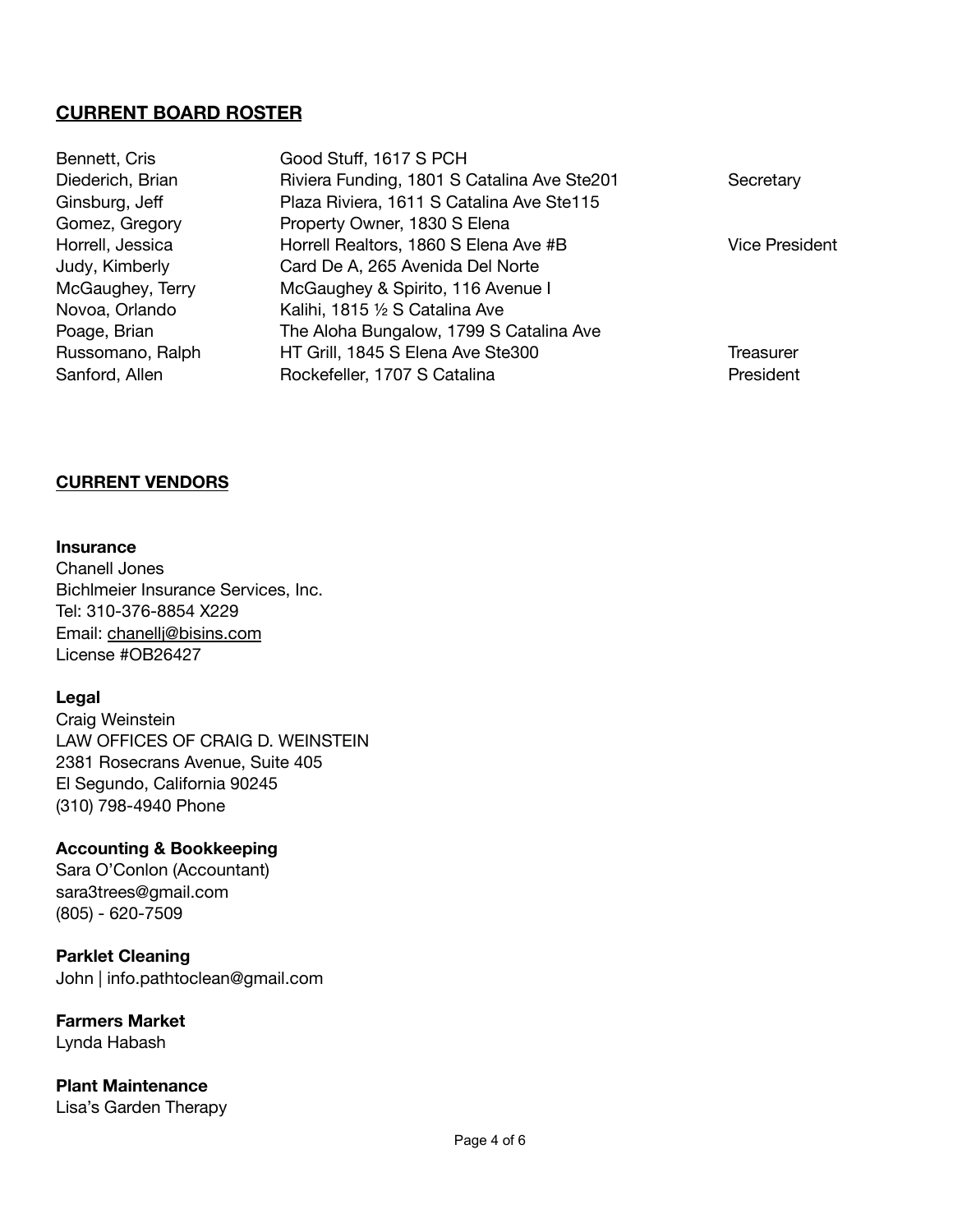## **Digital Kiosk Maintenance** Pat Dacy 3V Signs | pat@3vsigns.com

# **RVA EVENT SCHEDULE**

| Date         | Event                        | Organizer             | Details                                    | <b>Event Planner</b> |
|--------------|------------------------------|-----------------------|--------------------------------------------|----------------------|
| 1/19/2022    | <b>RVA Merchant Mixer</b>    | <b>RVA</b>            | <b>CANCELED</b> /postponed                 |                      |
|              |                              |                       | Street closures:, Catalina, Vista Del Mar, | VR.                  |
| 2/13/2022    | Super Bowl 10K/5K            | <b>RB Chamber</b>     | Avenida del Norte                          | <b>Promotions</b>    |
|              | St. Patrick's Day 5K /       |                       |                                            | <b>VR</b>            |
| 3/20/2022    | <b>Village Runner</b>        | <b>Village Runner</b> | <b>CANCELED</b> Catalina street closure    | Promotions           |
| 4/20/2022    | <b>RVA Merchant Mixer</b>    | <b>RVA</b>            | Vida Taqueria                              |                      |
|              |                              |                       | 20% of participants' profits to benefit    |                      |
| 5/28/22      | <b>Together for Ukraine</b>  | <b>RVA</b>            | Razom for Ukraine                          | <b>RVA</b>           |
| 6/24-26/2022 | <b>Summer Festival</b>       | <b>RVA</b>            | Last weekend of June                       | <b>Bell Events</b>   |
|              |                              | Pike                  |                                            |                      |
|              |                              | Properties/Keep       |                                            |                      |
| 7/4/2022     | Fireworks & Festival         | Esplanade Beautiful   | 2-10 PM                                    | <b>Bell Events</b>   |
|              | 29th Annual 4th of July      |                       |                                            |                      |
|              | 5k and Firecracker           |                       |                                            | VR.                  |
| 7/3/2022     | Dash / Village Runner        | <b>Village Runner</b> | 6:30 AM - 11AM Catalina street closure     | Promotions           |
| 7/20/2022    | <b>RVA Merchant Mixer</b>    | <b>RVA</b>            |                                            |                      |
| 9/4-5/2022   | Sidewalk Sale                | <b>RVA</b>            | Labor Day weekend                          |                      |
| 10/18/2022   | <b>RVA Merchant Mixer</b>    | <b>RVA</b>            | <b>Restaurant TBD</b>                      |                      |
| 10/31/2022   | Halloween Trick or Treat RVA |                       | $3-6$ PM                                   |                      |
| 12/1/2022    | <b>Holiday Stroll</b>        | <b>RVA</b>            |                                            |                      |

## **Attachments**

- 1 Previous Meeting Minutes
- 2 Treasurer Report
- 3 Summer Festival site plan, schedule, costs
- 4 Lamppost banner estimate